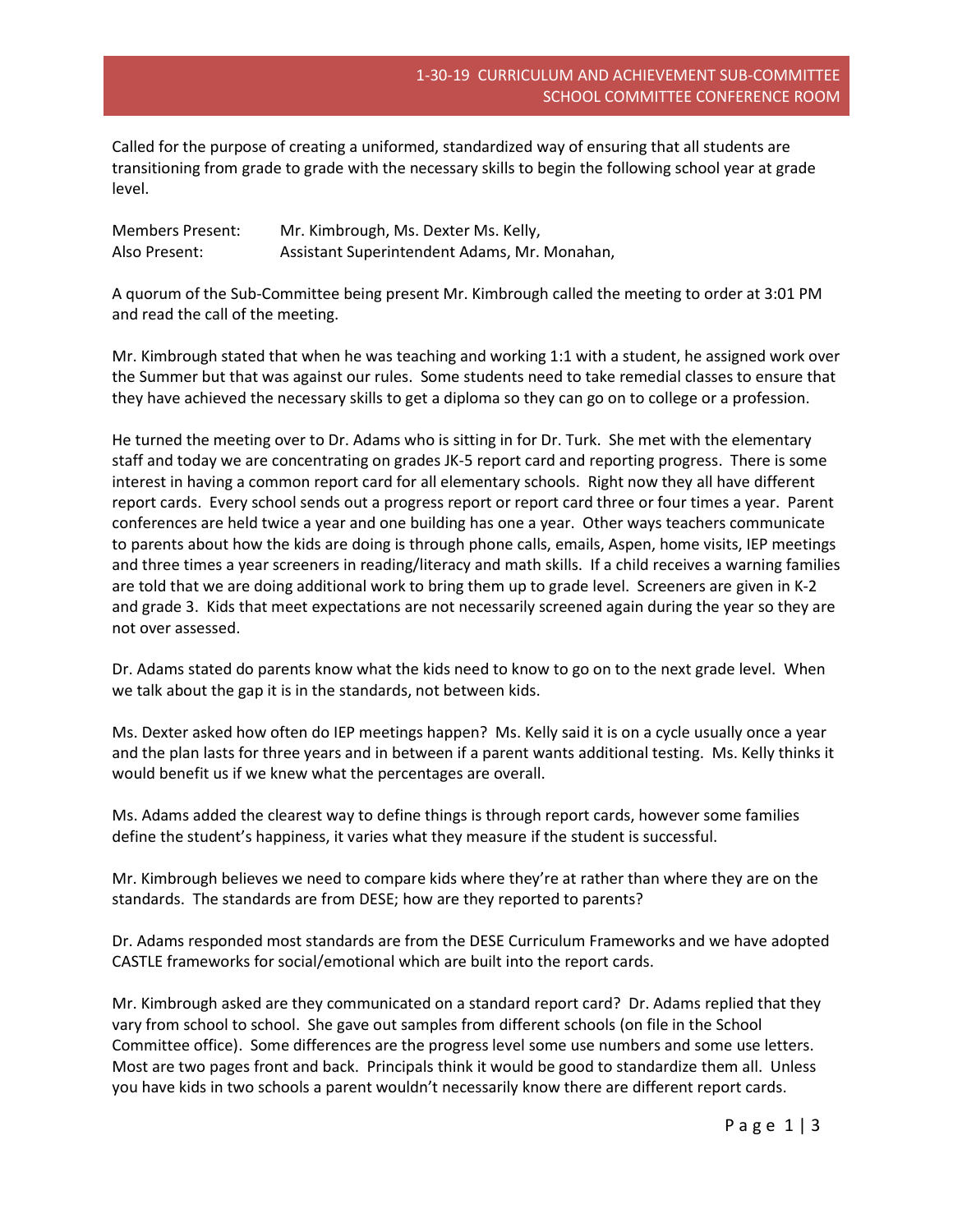## 1-30-19 CURRICULUM AND ACHIEVEMENT SUB-COMMITTEE SCHOOL COMMITTEE CONFERENCE ROOM

Mr. Kimbrough thinks some parents would not know what "Knows Spelling Principals" means. It is not clear and needs to be more specific as to what we want our kids to know so the parent knows where the kids need improvement and they can do additional work with the kid.

Mr. Monahan thinks there could be a standard comment that could go on the top of the report card. It needs to be simple and clearly communicate these are things we did this year and give parents resources they can work on over the summer.

Ms. Kelly added looking at the grade level there are expectations that the teacher has for the student. How do we communicate that so parents are able to understand it?

Dr. Adams has a concern about having comments on top of the report card because the Teachers give additional feedback and that the entire report card probably won't be read.

Ms. Dexter asked how often does a parent initiate an IEP vs a Teacher?

Mr. Kimbrough replied some kids have issues with pronunciation on their IEP but it does not affect their understanding of what they are reading.

Ms. Dexter added that some parents know about interventions. We don't hold kids back in the system if they don't have the skills they will still go on to the next grade.

Dr. Adams stated the District Plan has a multi-tier system of support. Literacy screeners give a holistic view of our students. We have a strong Literacy Coaches.

Mr. Kimbrough asked what does the intervention look like if students need additional help reading?

Dr. Adams replied kids that need intervention are being pulled out of core classes. We can't pull them from the specials, lunch or recess for help. Other districts have intervention for all kids or personalized learning in small group instruction in literacy or math that need to be built into the schedule.

Ms. Dexter asked what is the process for kids that are struggling during the summer?

Dr. Adams responded that we have Title I summer learning, ELL summer opportunities, COMPASS in partnership with Lesley, we are working with MIT and Mass General on a new summer program that will focus on kids that need reading support, and we are partnering with the city to make it a full day program instead of 3 hours at the elementary level. In the Upper schools we support kids struggling in Math that want to move to the Accelerated Math Program (AMP).

Ms. Kelly asked what is the Mass. General Program and MIT? Ms. Adams answered they are using the Lexia Program but Ms. MacDonald has more information.

Mr. Kimbrough stated the next steps at the elementary level would dove-tail on what Ms. Nolan is doing around our summer programs and streamlining kids and their performance during the school year. He is